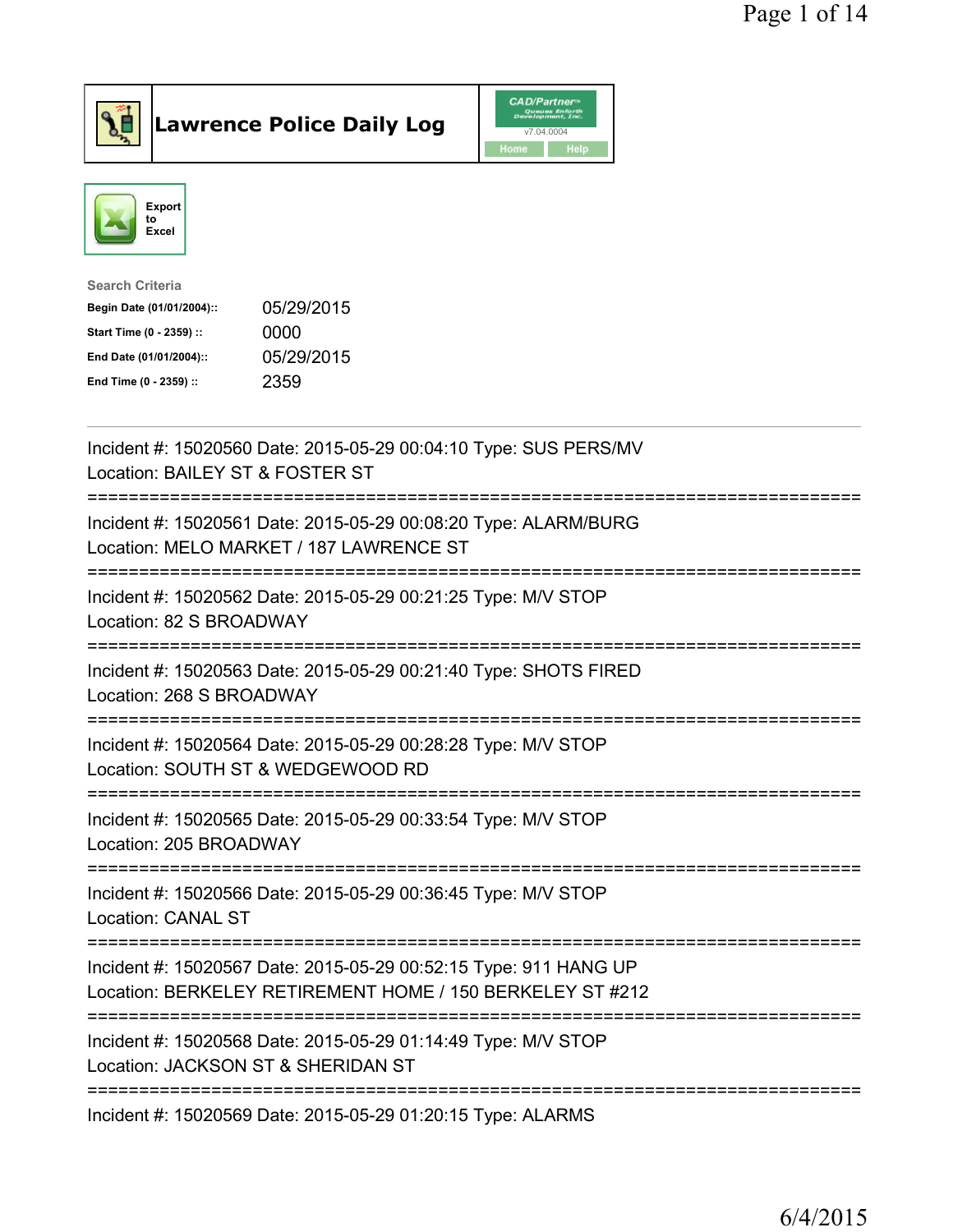Location: LAWRENCE FAMILY PUBLIC ACADEMY / 526 LOWELL ST =========================================================================== Incident #: 15020570 Date: 2015-05-29 01:22:51 Type: M/V STOP Location: AMESBURY ST & LOWELL ST =========================================================================== Incident #: 15020571 Date: 2015-05-29 01:25:53 Type: LARCENY/PAST Location: BUCKLEY GARAGE / AMESBURY ST & COMMON ST =========================================================================== Incident #: 15020572 Date: 2015-05-29 01:54:56 Type: M/V STOP Location: FERRY ST & MANN ST =========================================================================== Incident #: 15020573 Date: 2015-05-29 02:24:10 Type: M/V STOP Location: S BROADWAY & SHAW ST =========================================================================== Incident #: 15020574 Date: 2015-05-29 02:28:30 Type: DISTURBANCE Location: 123 NEWTON ST =========================================================================== Incident #: 15020575 Date: 2015-05-29 02:47:32 Type: TOW/REPOSSED Location: 128 FOSTER ST =========================================================================== Incident #: 15020576 Date: 2015-05-29 03:08:38 Type: M/V STOP Location: AMESBURY ST & LOWELL ST =========================================================================== Incident #: 15020577 Date: 2015-05-29 03:11:20 Type: ALARMS Location: DUNKIN DONUTS / 226 WINTHROP AV =========================================================================== Incident #: 15020578 Date: 2015-05-29 03:46:13 Type: B&E/MV/PAST Location: 60 SPRINGFIELD ST =========================================================================== Incident #: 15020579 Date: 2015-05-29 05:05:15 Type: MISSING PERS Location: 386 HAMPSHIRE ST =========================================================================== Incident #: 15020580 Date: 2015-05-29 05:05:55 Type: MISSING PERS Location: 32 JACKSON ST =========================================================================== Incident #: 15020581 Date: 2015-05-29 05:19:21 Type: ALARMS Location: LAWRENCE EXPERIMENT STATION / 37 SHATTUCK ST =========================================================================== Incident #: 15020582 Date: 2015-05-29 05:28:01 Type: M/V STOP Location: 42 SALEM ST =========================================================================== Incident #: 15020583 Date: 2015-05-29 05:56:39 Type: ALARMS Location: FROST SCHOOL / 33 HAMLET ST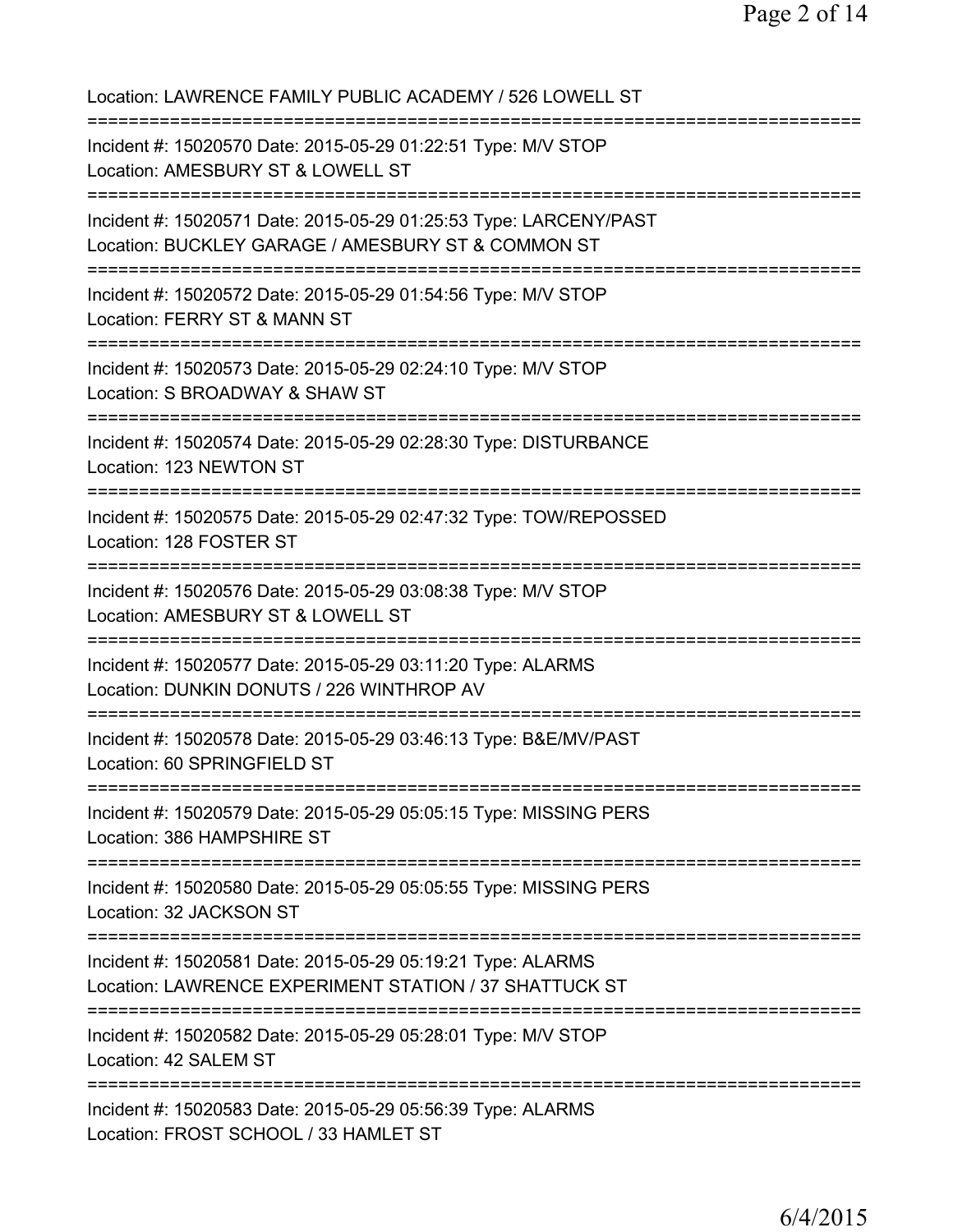| Incident #: 15020584 Date: 2015-05-29 06:06:22 Type: DISTURBANCE<br>Location: COADY'S TOWING SERVICE / 139 MARSTON ST |
|-----------------------------------------------------------------------------------------------------------------------|
| Incident #: 15020585 Date: 2015-05-29 06:31:12 Type: ANIMAL COMPL<br>Location: 350 BROADWAY                           |
| Incident #: 15020586 Date: 2015-05-29 06:43:54 Type: AUTO ACC/NO PI<br>Location: DUNKIN DONUTS / 63 S UNION ST        |
| Incident #: 15020587 Date: 2015-05-29 06:52:18 Type: M/V STOP<br>Location: S BROADWAY & SHATTUCK ST                   |
| Incident #: 15020588 Date: 2015-05-29 06:54:47 Type: M/V STOP<br>Location: 33 SALEM ST                                |
| Incident #: 15020589 Date: 2015-05-29 07:08:58 Type: M/V STOP<br>Location: PHILLIPS ST & SALEM ST<br>========         |
| Incident #: 15020590 Date: 2015-05-29 07:14:54 Type: DOMESTIC/PROG<br>Location: 40 WEDGEWOOD RD                       |
| Incident #: 15020591 Date: 2015-05-29 07:38:28 Type: MEDIC SUPPORT<br>Location: 490 HAMPSHIRE ST #606                 |
| Incident #: 15020592 Date: 2015-05-29 07:45:51 Type: M/V STOP<br>Location: BROADWAY & ESSEX ST                        |
| Incident #: 15020593 Date: 2015-05-29 07:46:11 Type: M/V STOP<br>Location: ANDOVER ST & PARKER ST                     |
| Incident #: 15020594 Date: 2015-05-29 07:49:32 Type: GENERAL SERV<br>Location: HAVERHILL ST & MORTON ST               |
| Incident #: 15020595 Date: 2015-05-29 07:51:04 Type: M/V STOP<br>Location: PROSPECT ST & VINE ST                      |
| Incident #: 15020596 Date: 2015-05-29 07:58:34 Type: M/V STOP<br>Location: PROSPECT ST & VINE ST                      |
| Incident #: 15020597 Date: 2015-05-29 07:59:29 Type: M/V STOP<br>Location: SOUTH ST & WEDGEWOOD RD                    |
|                                                                                                                       |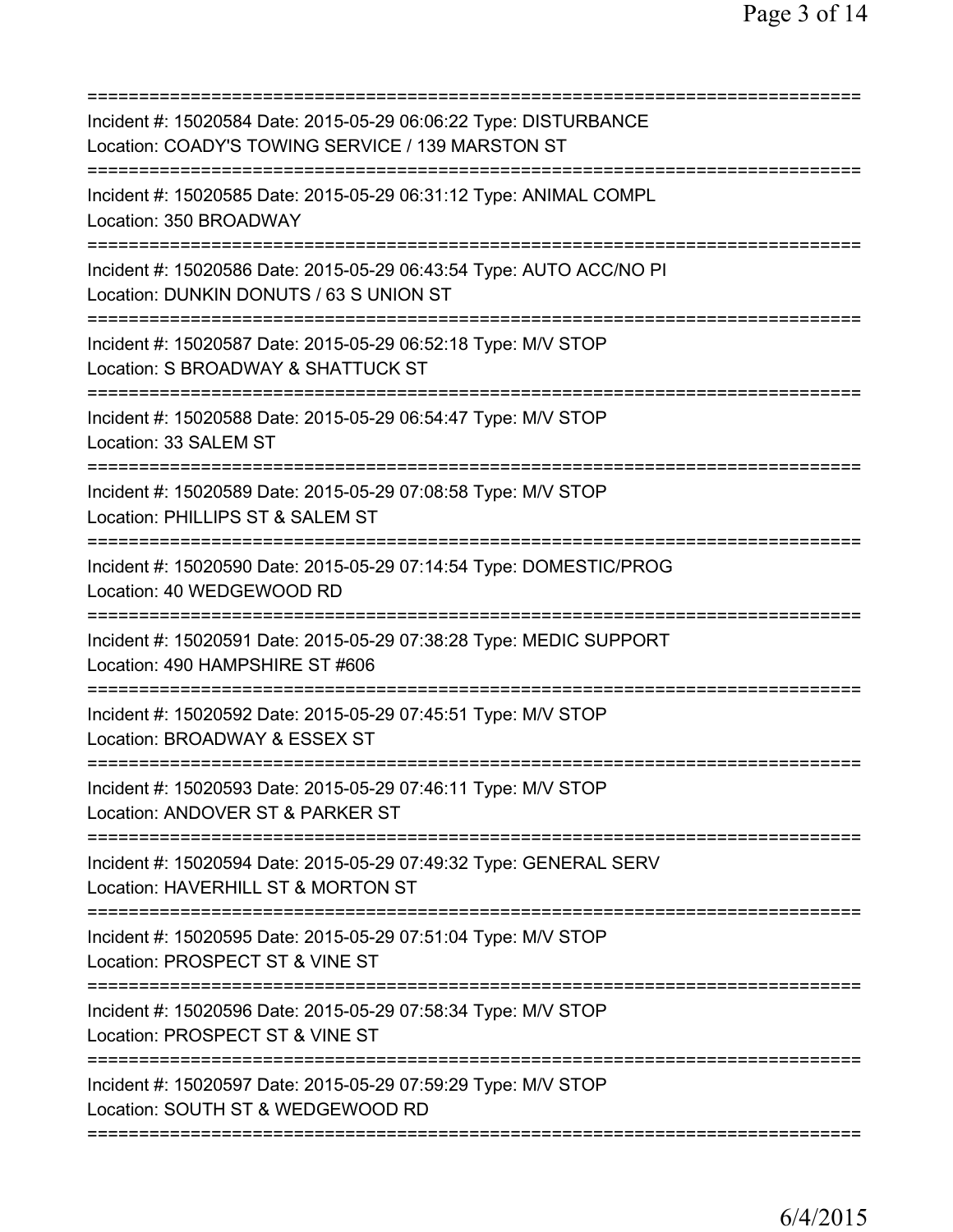| Incident #: 15020598 Date: 2015-05-29 08:07:58 Type: M/V STOP<br>Location: BOEHM ST & PROSPECT ST         |
|-----------------------------------------------------------------------------------------------------------|
| Incident #: 15020599 Date: 2015-05-29 08:10:00 Type: M/V STOP<br>Location: FRONT ST & S BROADWAY          |
| Incident #: 15020600 Date: 2015-05-29 08:24:28 Type: M/V STOP<br>Location: 131 EXETER ST                  |
| Incident #: 15020601 Date: 2015-05-29 08:46:44 Type: MEDIC SUPPORT<br>Location: 23 WOODLAND CT            |
| Incident #: 15020602 Date: 2015-05-29 08:55:09 Type: A&B PAST<br><b>Location: CENTRAL BRIDGE</b>          |
| Incident #: 15020603 Date: 2015-05-29 09:55:54 Type: WARRANT SERVE<br>Location: 12 METHUEN ST             |
| Incident #: 15020604 Date: 2015-05-29 09:57:25 Type: LARCENY/PAST<br>Location: 70 N PARISH RD             |
| Incident #: 15020605 Date: 2015-05-29 09:57:56 Type: WARRANT SERVE<br>Location: 47 CONGRESS ST            |
| Incident #: 15020606 Date: 2015-05-29 10:14:04 Type: VIO CITY ORD<br>Location: 511 ANDOVER ST             |
| Incident #: 15020607 Date: 2015-05-29 10:17:49 Type: DISORDERLY<br>Location: E HAVERHILL ST & PROSPECT ST |
| Incident #: 15020608 Date: 2015-05-29 10:25:09 Type: FRAUD<br>Location: 57 JACKSON ST                     |
| Incident #: 15020609 Date: 2015-05-29 10:32:10 Type: B&E FOLLOW UP<br>Location: 317 S BROADWAY            |
| Incident #: 15020610 Date: 2015-05-29 10:46:09 Type: INVESTIGATION<br>Location: 21 EUTAW ST               |
| Incident #: 15020611 Date: 2015-05-29 11:02:43 Type: WARRANT SERVE<br>Location: 11 SUMMER ST              |
| Incident #: 15020612 Date: 2015-05-29 11:22:02 Type: THREATS                                              |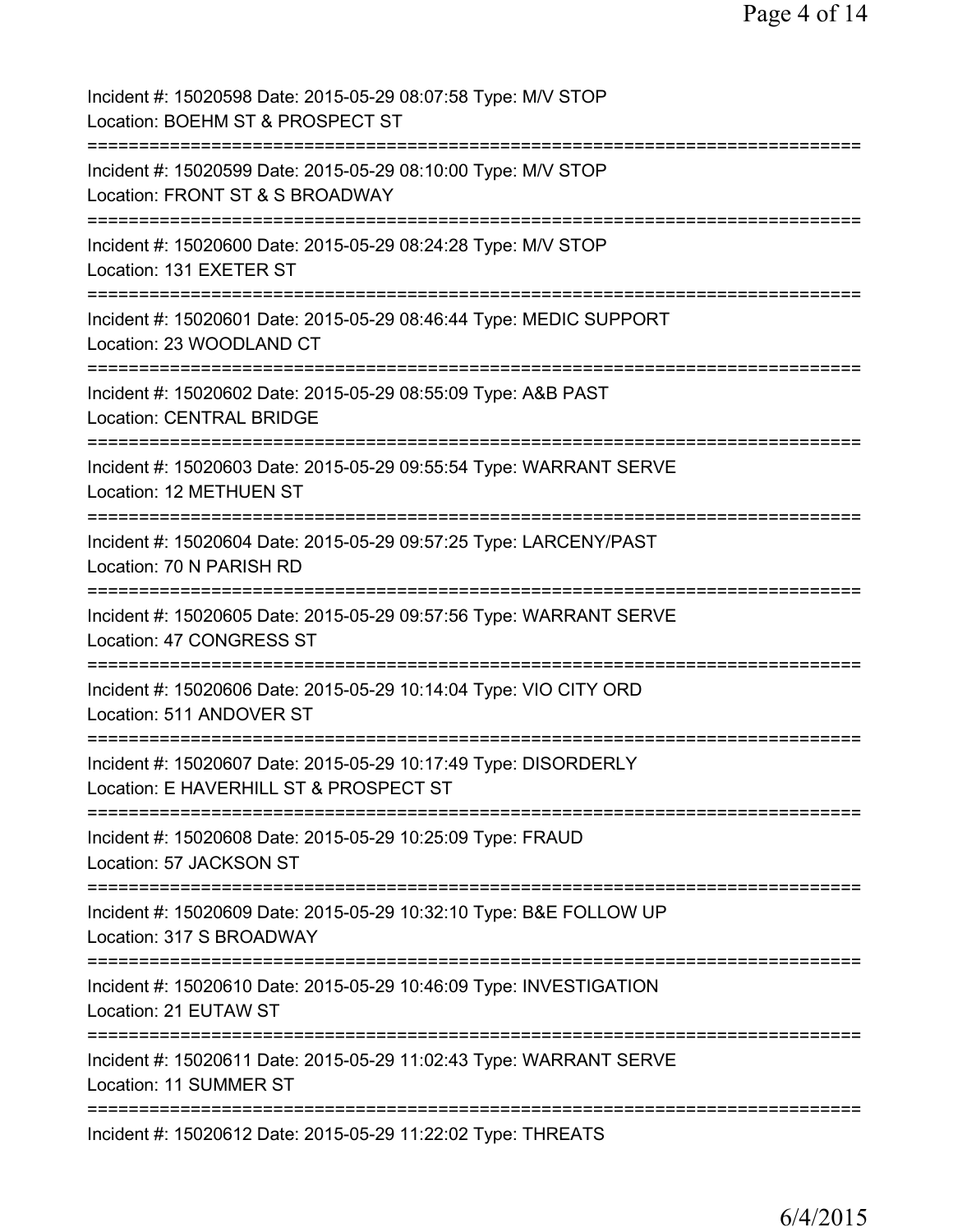Location: ARLINGTON SCHOOL / 150 ARLINGTON ST =========================================================================== Incident #: 15020613 Date: 2015-05-29 11:33:26 Type: WARRANT SERVE Location: 49 BRADFORD ST FL 1ST =========================================================================== Incident #: 15020614 Date: 2015-05-29 11:44:59 Type: MAL DAMAGE Location: 53 KNOX ST =========================================================================== Incident #: 15020615 Date: 2015-05-29 11:52:26 Type: M/V STOP Location: 311 MERRIMACK ST =========================================================================== Incident #: 15020616 Date: 2015-05-29 11:52:51 Type: TRESPASSING Location: BELLESINI ACADEMY / 90 BRADFORD ST =========================================================================== Incident #: 15020617 Date: 2015-05-29 11:57:32 Type: 209A/SERVE Location: 248 SALEM ST =========================================================================== Incident #: 15020618 Date: 2015-05-29 11:58:46 Type: STOL/MV/PAS Location: HAMPSHIRE ST & MYRTLE ST =========================================================================== Incident #: 15020619 Date: 2015-05-29 12:00:26 Type: TOW OF M/V Location: 95 SUMMER ST =========================================================================== Incident #: 15020620 Date: 2015-05-29 12:10:59 Type: NOTIFICATION Location: 21 SAXONIA AV =========================================================================== Incident #: 15020621 Date: 2015-05-29 12:12:47 Type: E911 HANGUP Location: 16 DAVIS ST =========================================================================== Incident #: 15020622 Date: 2015-05-29 12:14:42 Type: 209A/SERVE Location: 126 BEACON AV =========================================================================== Incident #: 15020623 Date: 2015-05-29 12:43:56 Type: AUTO ACC/NO PI Location: LAWRENCE ST & MYRTLE ST =========================================================================== Incident #: 15020624 Date: 2015-05-29 12:48:22 Type: MEDIC SUPPORT Location: 212 BOXFORD ST =========================================================================== Incident #: 15020625 Date: 2015-05-29 12:48:40 Type: SUS PERS/MV Location: JACKSON ST & PARK ST =========================================================================== Incident #: 15020626 Date: 2015-05-29 12:51:40 Type: LOST PROPERTY Location: 262 JACKSON ST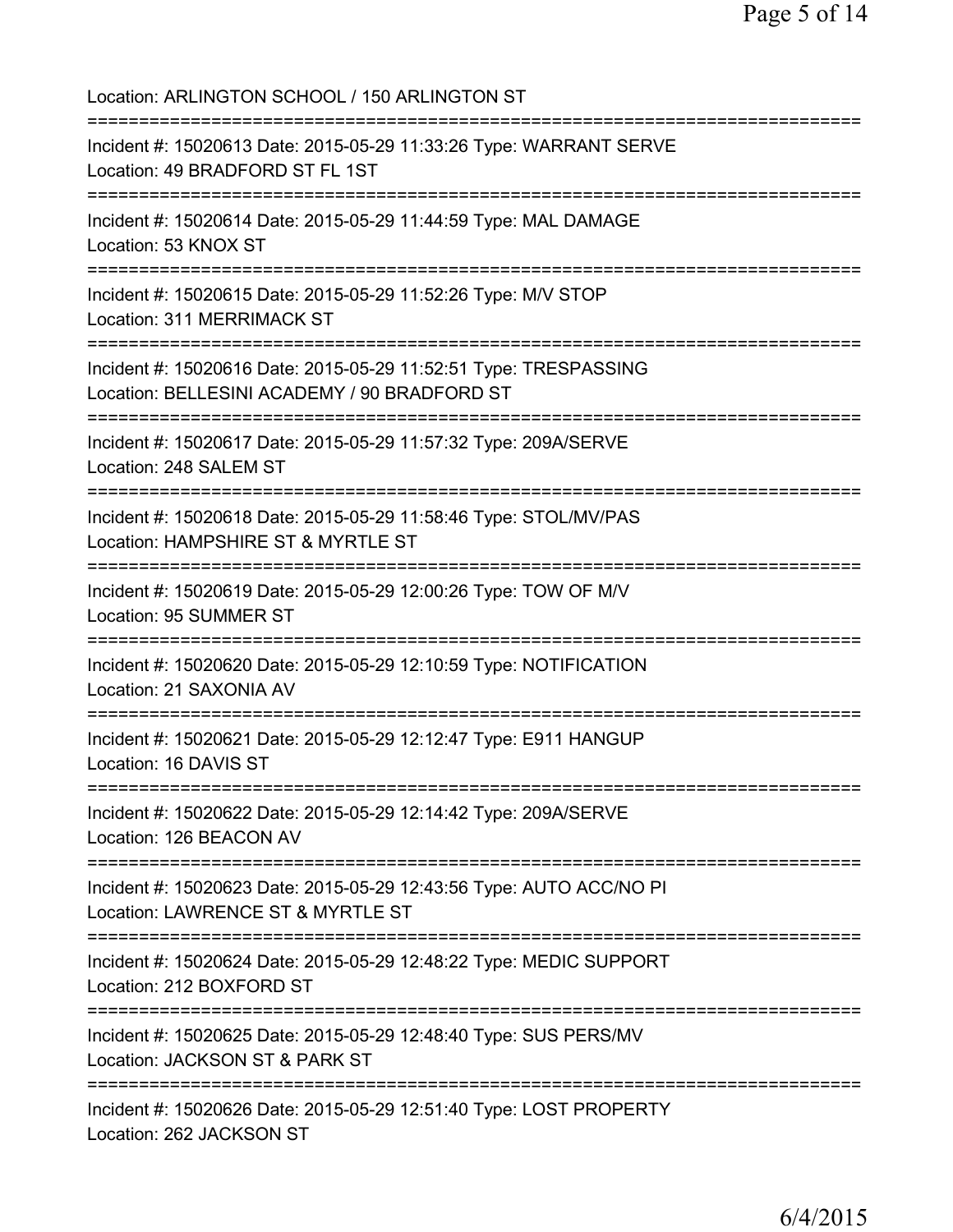| Incident #: 15020627 Date: 2015-05-29 13:00:49 Type: AUTO ACC/NO PI<br>Location: 190 LAWRENCE ST                                               |
|------------------------------------------------------------------------------------------------------------------------------------------------|
| Incident #: 15020628 Date: 2015-05-29 13:04:37 Type: ALARM/BURG<br>Location: COMMUNITY DAYCARE / 190 HAMPSHIRE ST<br>========================= |
| Incident #: 15020629 Date: 2015-05-29 13:06:26 Type: ALARM/BURG<br>Location: COMMUNITY DAYCARE / 7 BALLARD WY                                  |
| Incident #: 15020630 Date: 2015-05-29 13:20:06 Type: WARRANT SERVE<br>Location: 1 GENERAL ST                                                   |
| Incident #: 15020631 Date: 2015-05-29 13:22:16 Type: INVESTIGATION<br>Location: 116 BEACON AV                                                  |
| Incident #: 15020633 Date: 2015-05-29 13:25:53 Type: IDENTITY THEFT<br>Location: 22 MILLVILLE AVE                                              |
| Incident #: 15020632 Date: 2015-05-29 13:35:59 Type: INVESTIGATION<br>Location: 90 LOWELL ST                                                   |
| Incident #: 15020634 Date: 2015-05-29 13:53:10 Type: IDENTITY THEFT<br>Location: 10 EAST HAVERHILL ST                                          |
| Incident #: 15020635 Date: 2015-05-29 14:04:59 Type: TRESPASSING<br>Location: 29 BERKELEY ST                                                   |
| Incident #: 15020636 Date: 2015-05-29 14:27:52 Type: LOST PROPERTY<br>Location: 32 CHELMSFORD ST                                               |
| Incident #: 15020637 Date: 2015-05-29 14:36:47 Type: STOL/MV/PAS<br>Location: 17 THORNTON AVE                                                  |
| Incident #: 15020638 Date: 2015-05-29 14:49:44 Type: SUS PERS/MV<br>Location: 18 BARNARD RD                                                    |
| Incident #: 15020639 Date: 2015-05-29 15:07:02 Type: INVESTIGATION<br>Location: GUILMETTE SCHOOL / 80 BODWELL ST                               |
| Incident #: 15020640 Date: 2015-05-29 15:22:57 Type: SUS PERS/MV<br>Location: LAWRENCE ST & MAPLE ST                                           |
|                                                                                                                                                |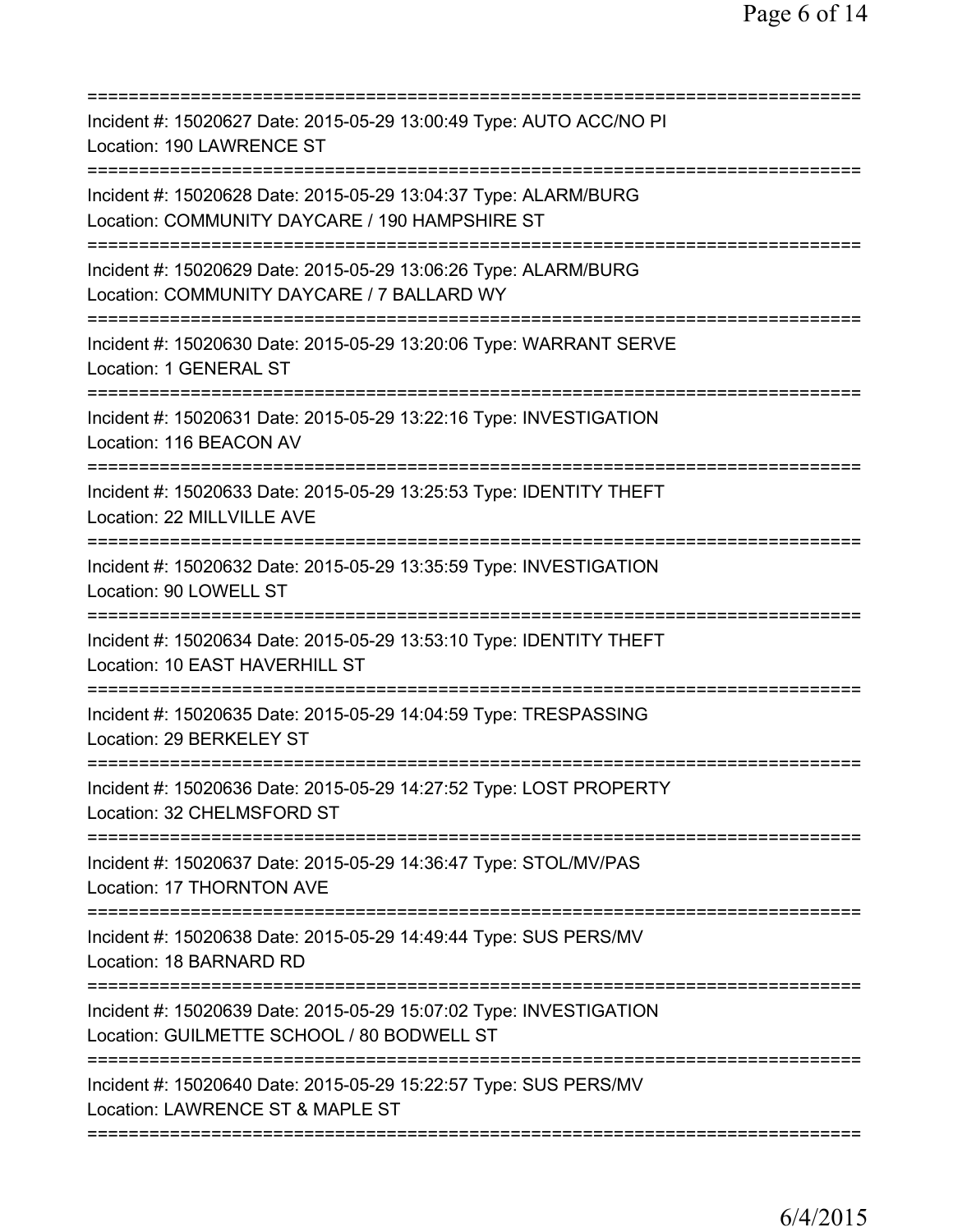| Incident #: 15020641 Date: 2015-05-29 15:29:01 Type: INVESTIGATION<br>Location: 55 SAUNDERS ST                            |
|---------------------------------------------------------------------------------------------------------------------------|
| Incident #: 15020642 Date: 2015-05-29 15:31:43 Type: A&B PAST<br>Location: 155 HAVERHILL ST                               |
| Incident #: 15020643 Date: 2015-05-29 15:53:36 Type: SUS PERS/MV<br>Location: BROADWAY & METHUEN ST                       |
| Incident #: 15020644 Date: 2015-05-29 15:58:09 Type: A&B PAST<br>Location: 11 LORING ST FL 1ST                            |
| Incident #: 15020645 Date: 2015-05-29 16:03:29 Type: SUS PERS/MV<br>Location: 599 CANAL ST                                |
| Incident #: 15020646 Date: 2015-05-29 17:08:35 Type: SHOPLIFTING<br>Location: 67 WINTHROP AV<br>=============             |
| Incident #: 15020647 Date: 2015-05-29 17:12:43 Type: LARCENY/PAST<br>Location: 79 CARVER ST                               |
| Incident #: 15020648 Date: 2015-05-29 17:19:23 Type: M/V STOP<br>Location: MERRIMACK ST & S BROADWAY                      |
| Incident #: 15020649 Date: 2015-05-29 17:26:27 Type: M/V STOP<br>Location: COMMON ST & NEWBURY ST                         |
| Incident #: 15020650 Date: 2015-05-29 17:27:31 Type: M/V STOP<br>Location: S BROADWAY & SALEM ST                          |
| ==============<br>Incident #: 15020651 Date: 2015-05-29 17:31:58 Type: NEIGHBOR PROB<br>Location: 73/75 SHAWSHEEN RD FL 1 |
| Incident #: 15020652 Date: 2015-05-29 17:36:13 Type: M/V STOP<br>Location: S BROADWAY & SALEM ST                          |
| Incident #: 15020653 Date: 2015-05-29 17:44:01 Type: ANIMAL COMPL<br>Location: 495 HAMPSHIRE ST                           |
| Incident #: 15020656 Date: 2015-05-29 17:48:31 Type: DISTURBANCE<br>Location: FIRESTONE TIRES / 60 ESSEX ST               |
| Incident #: 15020654 Date: 2015-05-29 17:49:08 Type: M/V STOP                                                             |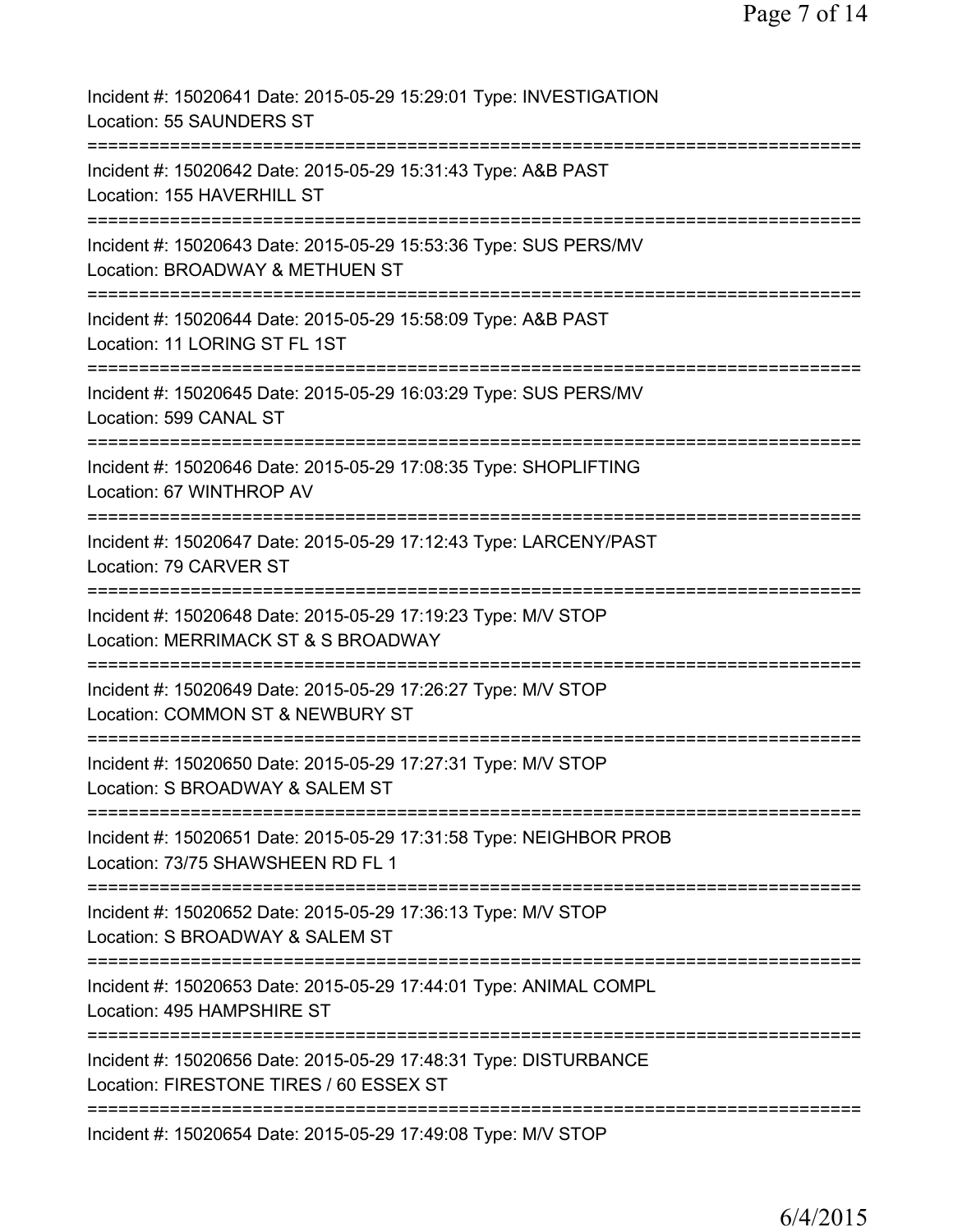Location: BROADWAY & LOWELL ST =========================================================================== Incident #: 15020655 Date: 2015-05-29 17:50:08 Type: TOW OF M/V Location: AUTO ZONE / 380 BROADWAY =========================================================================== Incident #: 15020658 Date: 2015-05-29 17:52:45 Type: INVESTIGATION Location: SHOWELL CT =========================================================================== Incident #: 15020657 Date: 2015-05-29 17:53:18 Type: MAN DOWN Location: 205 BROADWAY =========================================================================== Incident #: 15020659 Date: 2015-05-29 18:01:54 Type: SUICIDE ATTEMPT Location: 1 BUNKERHILL ST FL 1 =========================================================================== Incident #: 15020661 Date: 2015-05-29 18:10:16 Type: DISTURBANCE Location: JACKSON ST & PARK ST =========================================================================== Incident #: 15020660 Date: 2015-05-29 18:10:26 Type: M/V STOP Location: 205 BROADWAY =========================================================================== Incident #: 15020662 Date: 2015-05-29 18:12:31 Type: DISTURBANCE Location: MARKET BASKET / 700 ESSEX ST =========================================================================== Incident #: 15020663 Date: 2015-05-29 18:17:10 Type: ALARM/BURG Location: COMM DAY CARE / 7-11 BALLARD WY =========================================================================== Incident #: 15020664 Date: 2015-05-29 18:17:49 Type: THREATS Location: 148 EXCHANGE ST FL 2 =========================================================================== Incident #: 15020665 Date: 2015-05-29 18:23:41 Type: M/V STOP Location: 425 MARKET ST =========================================================================== Incident #: 15020666 Date: 2015-05-29 18:24:08 Type: M/V STOP Location: BRADFORD ST & BROADWAY =========================================================================== Incident #: 15020667 Date: 2015-05-29 18:26:48 Type: M/V STOP Location: PARKER ST & SALEM ST =========================================================================== Incident #: 15020668 Date: 2015-05-29 18:32:47 Type: FIGHT Location: 4 TOWER HILL ST =========================================================================== Incident #: 15020669 Date: 2015-05-29 18:34:15 Type: AUTO ACC/NO PI Location: ESSEX ST & NEWBURY ST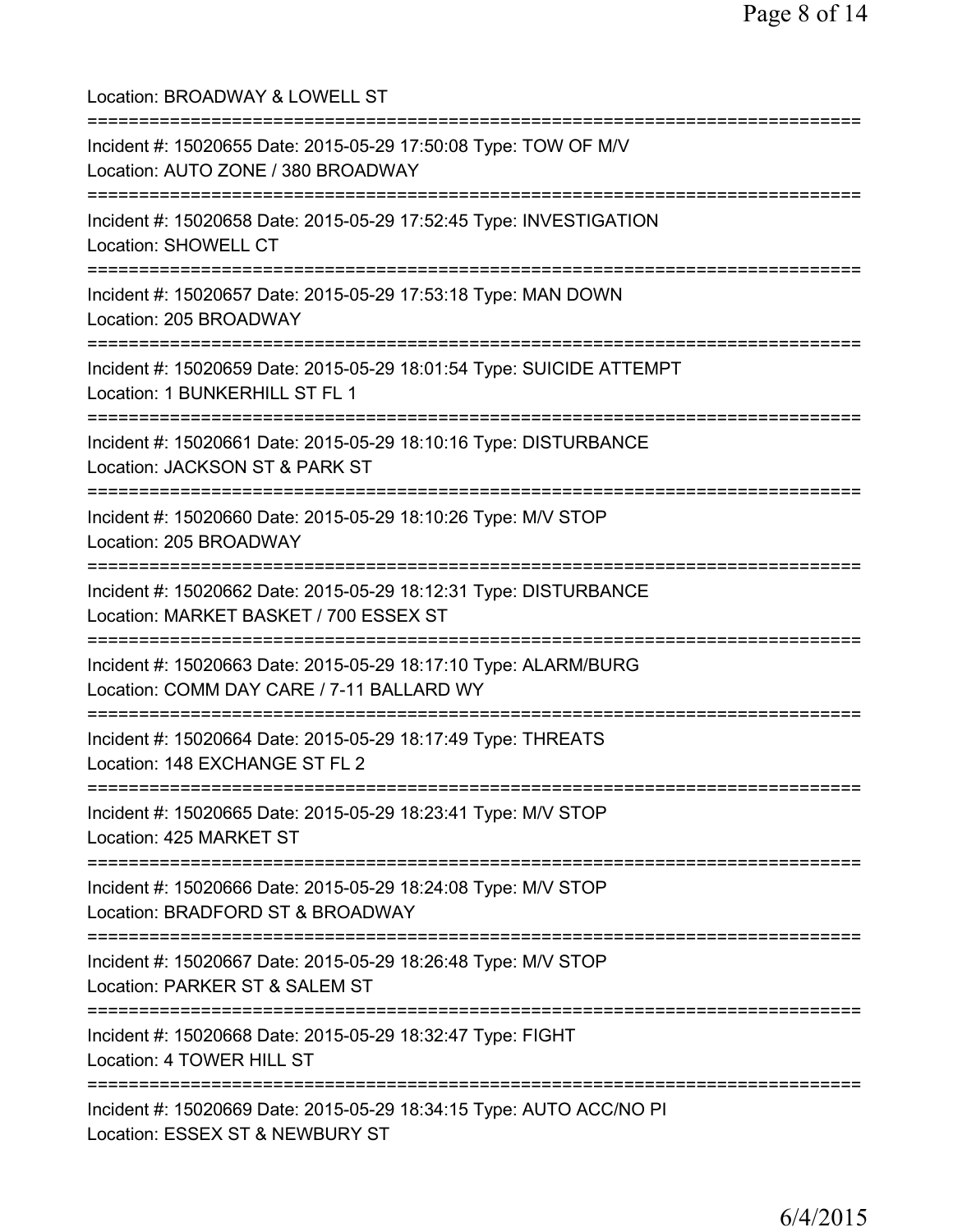| Incident #: 15020670 Date: 2015-05-29 18:39:55 Type: RECOV/STOL/MV<br>Location: 157 ARLINGTON ST                                                                        |
|-------------------------------------------------------------------------------------------------------------------------------------------------------------------------|
| Incident #: 15020671 Date: 2015-05-29 18:42:12 Type: M/V STOP<br>Location: BAILEY ST & PARKER ST                                                                        |
| Incident #: 15020673 Date: 2015-05-29 18:45:41 Type: TRESPASSING<br>Location: RAFA FASHION / 251 BROADWAY                                                               |
| Incident #: 15020672 Date: 2015-05-29 18:47:02 Type: M/V STOP<br>Location: CANAL ST & UNION ST                                                                          |
| Incident #: 15020674 Date: 2015-05-29 18:55:24 Type: M/V STOP<br>Location: LOWELL ST & OXFORD ST                                                                        |
| Incident #: 15020675 Date: 2015-05-29 18:56:19 Type: B&E/PAST<br>Location: 54/56 FLORAL ST                                                                              |
| Incident #: 15020677 Date: 2015-05-29 19:09:20 Type: HARASSMENT<br>Location: 50 NESMITH ST                                                                              |
| Incident #: 15020676 Date: 2015-05-29 19:10:54 Type: M/V STOP<br>Location: 69 PARKER ST<br>:=============                                                               |
| Incident #: 15020678 Date: 2015-05-29 19:11:48 Type: M/V STOP<br>Location: 425 MARKET ST                                                                                |
| Incident #: 15020679 Date: 2015-05-29 19:14:16 Type: ALARM/BURG<br>Location: 13 WENDELL ST                                                                              |
| Incident #: 15020680 Date: 2015-05-29 19:14:36 Type: UTTERING/PAST<br>Location: 290 MERRIMACK ST                                                                        |
| Incident #: 15020681 Date: 2015-05-29 19:16:58 Type: M/V STOP<br>Location: AMESBURY ST & BRADFORD ST<br>===============================<br>============================ |
| Incident #: 15020682 Date: 2015-05-29 19:29:56 Type: M/V STOP<br>Location: 276 S UNION ST                                                                               |
| Incident #: 15020683 Date: 2015-05-29 19:31:51 Type: NOISE ORD<br>Location: 73 PARK ST                                                                                  |
|                                                                                                                                                                         |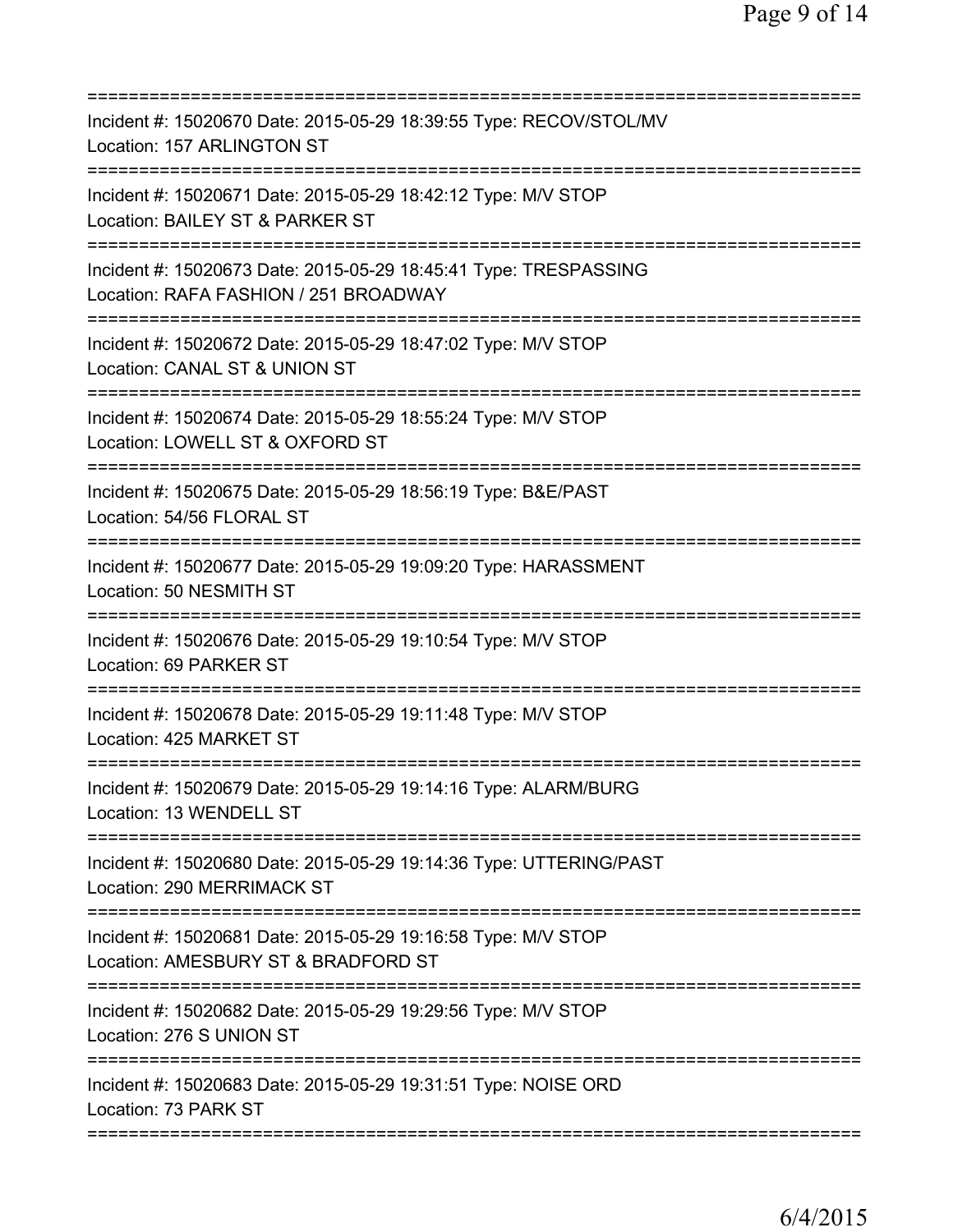| Incident #: 15020684 Date: 2015-05-29 19:34:20 Type: M/V STOP<br>Location: EXETER ST & PHILLIPS ST                                           |
|----------------------------------------------------------------------------------------------------------------------------------------------|
| Incident #: 15020685 Date: 2015-05-29 19:38:30 Type: DISTURBANCE<br>Location: 107 MARBLE AV                                                  |
| Incident #: 15020686 Date: 2015-05-29 19:43:16 Type: M/V STOP<br>Location: 425 MARKET ST                                                     |
| Incident #: 15020688 Date: 2015-05-29 19:45:20 Type: LOUD NOISE<br>Location: 4 FORDHAM RD                                                    |
| Incident #: 15020687 Date: 2015-05-29 19:46:30 Type: M/V STOP<br>Location: PARK & HAMPSHIRE                                                  |
| Incident #: 15020689 Date: 2015-05-29 19:51:11 Type: M/V STOP<br>Location: BROADWAY & LOWELL ST<br>=========================<br>============ |
| Incident #: 15020690 Date: 2015-05-29 20:02:47 Type: TRESPASSING<br>Location: 35 BROMFIELD ST                                                |
| ==============<br>Incident #: 15020691 Date: 2015-05-29 20:11:25 Type: MAN DOWN<br>Location: 333 HAVERHILL ST                                |
| ===================<br>Incident #: 15020692 Date: 2015-05-29 20:20:14 Type: M/V STOP<br>Location: BROOKFIELD ST & EASTON ST                  |
| Incident #: 15020693 Date: 2015-05-29 20:25:10 Type: M/V STOP<br><b>Location: FALLS BRIDGE</b>                                               |
| Incident #: 15020694 Date: 2015-05-29 20:27:13 Type: ALARM/BURG<br>Location: 38 DARTMOUTH ST                                                 |
| Incident #: 15020695 Date: 2015-05-29 20:31:46 Type: DISTURBANCE<br>Location: 333 HOWARD ST<br>==============                                |
| Incident #: 15020696 Date: 2015-05-29 20:32:31 Type: M/V STOP<br>Location: BROADWAY & CANAL ST                                               |
| Incident #: 15020697 Date: 2015-05-29 20:38:41 Type: M/V STOP<br>Location: BOWDOIN ST & S BROADWAY                                           |
| Incident #: 15020698 Date: 2015-05-29 20:39:36 Type: M/V STOP                                                                                |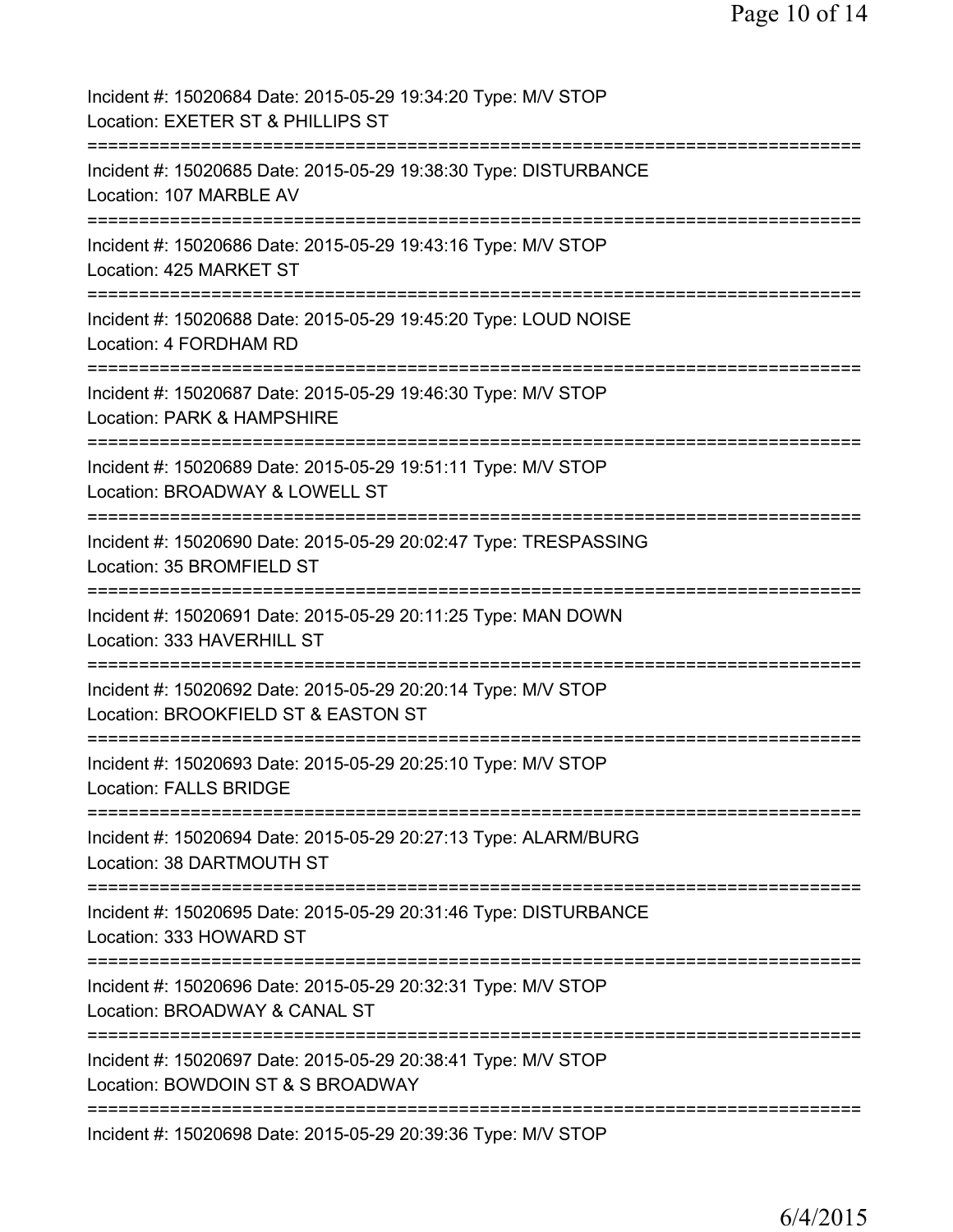| Location: BROADWAY & CROSS ST                                                                                                              |
|--------------------------------------------------------------------------------------------------------------------------------------------|
| Incident #: 15020699 Date: 2015-05-29 20:45:08 Type: M/V STOP<br>Location: CANAL ST & FRANKLIN ST<br>;===================================  |
| Incident #: 15020700 Date: 2015-05-29 20:51:01 Type: M/V STOP<br>Location: SCHLOTT TIRE / S BROADWAY<br>:================================= |
| Incident #: 15020701 Date: 2015-05-29 20:55:05 Type: DISTURBANCE<br>Location: 383 HAVERHILL ST<br>==============================           |
| Incident #: 15020702 Date: 2015-05-29 21:05:12 Type: LARCENY/PAST<br>Location: YMCA / 40 LAWRENCE ST #337                                  |
| Incident #: 15020703 Date: 2015-05-29 21:08:31 Type: NOISE ORD<br>Location: 55 SARATOGA ST                                                 |
| ===============================<br>Incident #: 15020704 Date: 2015-05-29 21:09:21 Type: NOISE ORD<br>Location: 12 EVERETT ST               |
| Incident #: 15020705 Date: 2015-05-29 21:17:52 Type: DISTURBANCE<br>Location: 86 S BROADWAY #1                                             |
| Incident #: 15020706 Date: 2015-05-29 21:19:44 Type: DOMESTIC/PAST<br>Location: S BROADWAY                                                 |
| Incident #: 15020707 Date: 2015-05-29 21:29:35 Type: ALARM/BURG<br>Location: CURRENCY CLOTHING / 590 ESSEX ST                              |
| Incident #: 15020708 Date: 2015-05-29 21:32:28 Type: M/V STOP<br>Location: GRAFTON ST & S UNION ST                                         |
| Incident #: 15020711 Date: 2015-05-29 21:37:29 Type: NOISE ORD<br>Location: BOAT RAMP / BURKE ST & EVERETT ST                              |
| Incident #: 15020709 Date: 2015-05-29 21:38:21 Type: M/V STOP<br>Location: 448 BROADWAY                                                    |
| Incident #: 15020710 Date: 2015-05-29 21:39:58 Type: M/V STOP<br>Location: FRONT ST & S BROADWAY                                           |
| Incident #: 15020712 Date: 2015-05-29 21:47:12 Type: NOISE ORD<br>Location: 398 SALEM ST                                                   |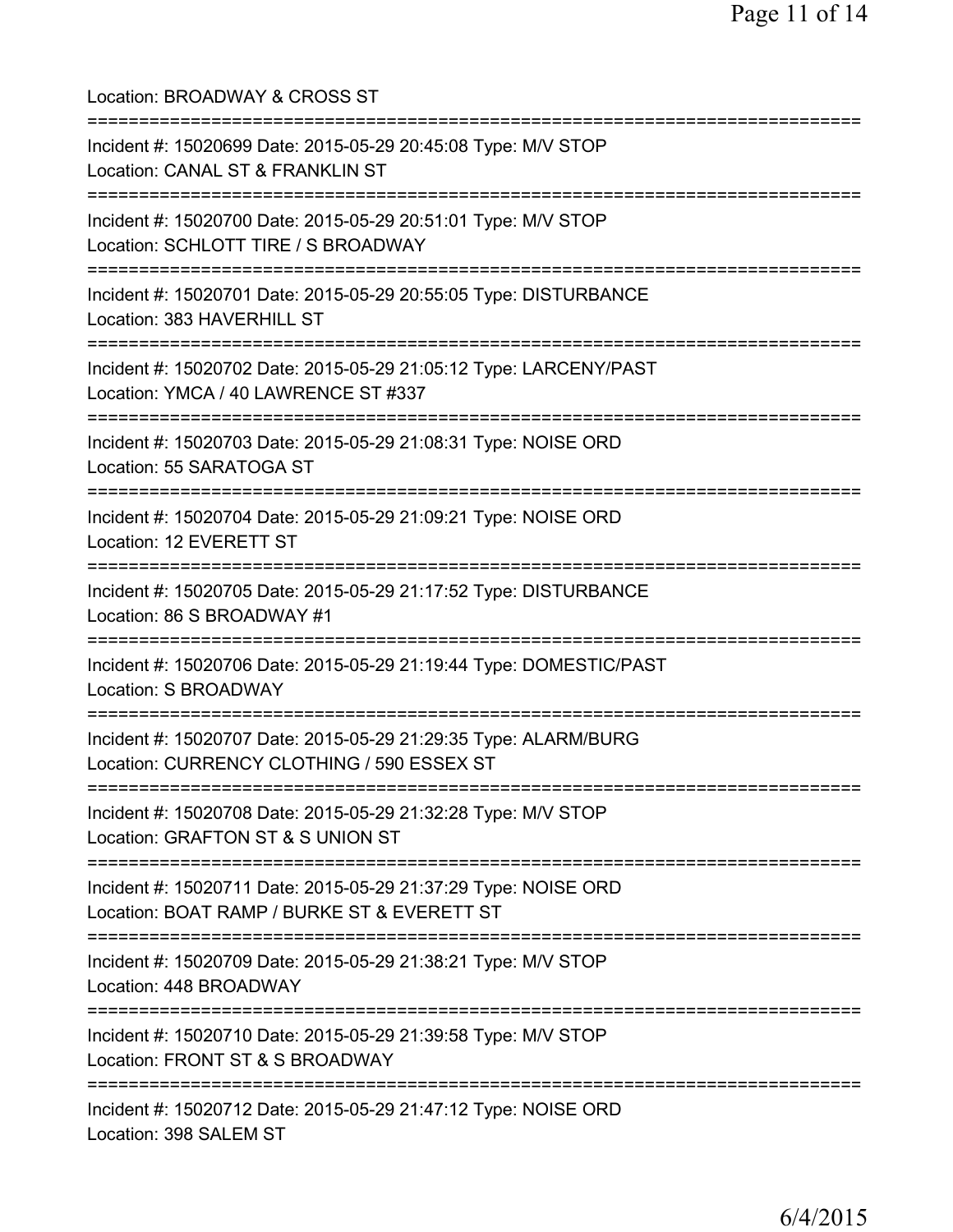| Incident #: 15020713 Date: 2015-05-29 21:56:29 Type: M/V STOP<br>Location: FOSTER ST & SPRINGFIELD ST<br>==============================                            |
|--------------------------------------------------------------------------------------------------------------------------------------------------------------------|
| Incident #: 15020714 Date: 2015-05-29 22:01:07 Type: M/V STOP<br>Location: LAWRENCE ST & PARK ST<br>===========================                                    |
| Incident #: 15020716 Date: 2015-05-29 22:01:16 Type: LOUD NOISE<br>Location: N 55 SARATOGA ST                                                                      |
| Incident #: 15020715 Date: 2015-05-29 22:02:11 Type: ANIMAL COMPL<br>Location: 495 HAMPSHIRE ST                                                                    |
| Incident #: 15020717 Date: 2015-05-29 22:03:09 Type: M/V STOP<br>Location: BOWDOIN ST & S BROADWAY                                                                 |
| ======================<br>Incident #: 15020718 Date: 2015-05-29 22:03:31 Type: ALARM/BURG<br>Location: J&J COMPUTERS / 311 BROADWAY<br>=========================== |
| Incident #: 15020719 Date: 2015-05-29 22:08:41 Type: DOMESTIC/PROG<br>Location: 4 FERRY ST FL 2                                                                    |
| Incident #: 15020720 Date: 2015-05-29 22:10:18 Type: DISTURBANCE<br>Location: 43 SPRINGFIELD ST                                                                    |
| Incident #: 15020721 Date: 2015-05-29 22:19:35 Type: M/V STOP<br>Location: 420 ESSEX ST                                                                            |
| Incident #: 15020723 Date: 2015-05-29 22:28:31 Type: SHOTS FIRED<br>Location: 4 TOWER HILL ST                                                                      |
| -------------------------------<br>Incident #: 15020722 Date: 2015-05-29 22:28:47 Type: M/V STOP<br>Location: COMMUNITY AV & HAVERHILL ST                          |
| Incident #: 15020724 Date: 2015-05-29 22:41:03 Type: M/V STOP<br>Location: 113 S UNION ST                                                                          |
| Incident #: 15020725 Date: 2015-05-29 22:44:02 Type: ALARM/BURG<br>Location: MAINSTREAM GLOBAL / 91 GLENN ST                                                       |
| Incident #: 15020726 Date: 2015-05-29 22:44:48 Type: M/V STOP<br>Location: 169 HAVERHILL ST                                                                        |
|                                                                                                                                                                    |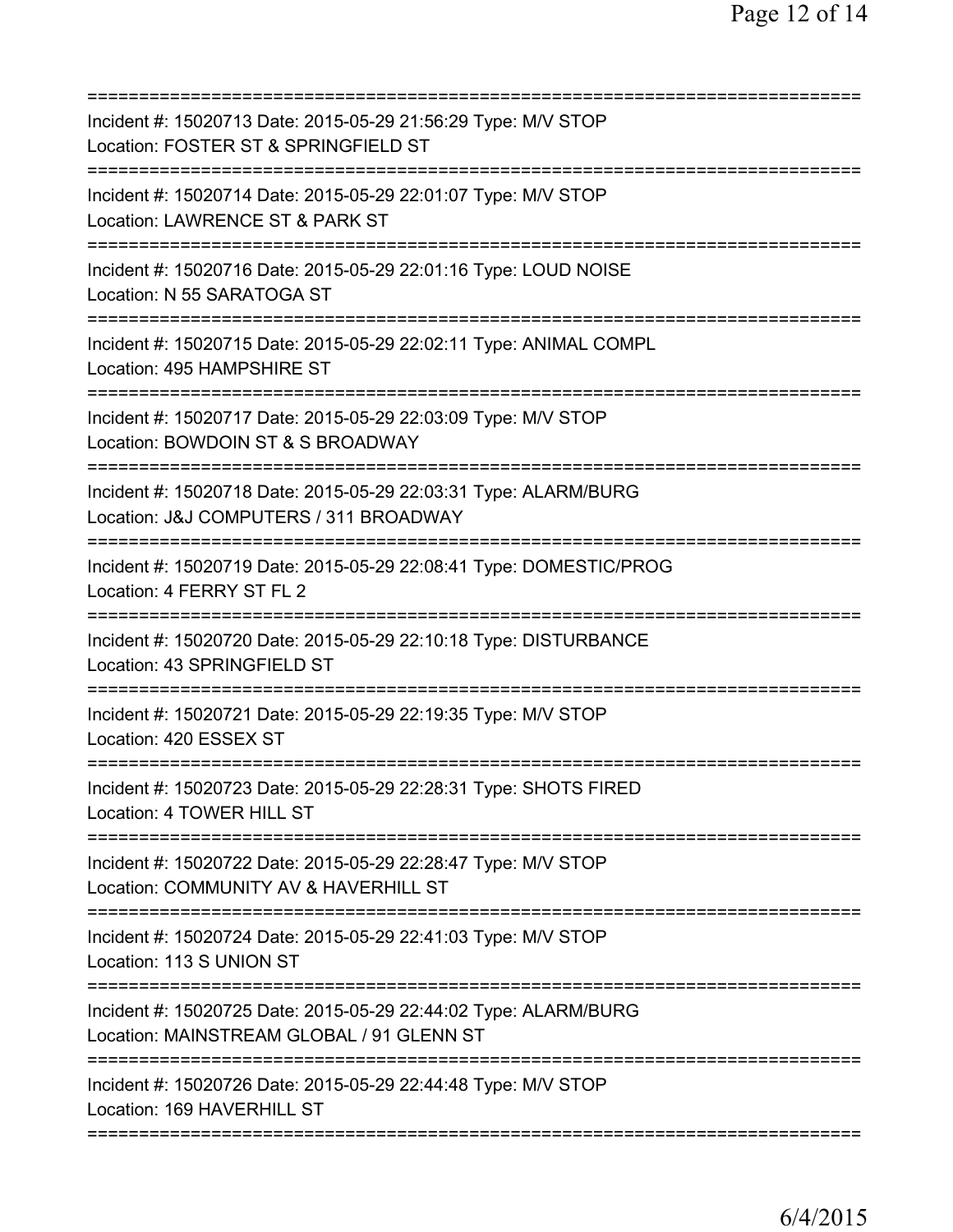| Incident #: 15020727 Date: 2015-05-29 22:52:41 Type: B&E/MV/PAST<br>Location: 115 ABBOTT ST                              |
|--------------------------------------------------------------------------------------------------------------------------|
| Incident #: 15020728 Date: 2015-05-29 22:55:11 Type: B&E/MV/PROG<br>Location: 57 GROTON ST                               |
| Incident #: 15020729 Date: 2015-05-29 23:06:13 Type: SUICIDE ATTEMPT<br>Location: 32 LAWRENCE ST #27                     |
| Incident #: 15020730 Date: 2015-05-29 23:10:52 Type: DISTURBANCE<br>Location: 2 LAWRENCE ST                              |
| Incident #: 15020731 Date: 2015-05-29 23:16:33 Type: M/V STOP<br><b>Location: ALLEN ST</b>                               |
| Incident #: 15020732 Date: 2015-05-29 23:30:02 Type: NOISE ORD<br>Location: 78 WATER ST                                  |
| Incident #: 15020733 Date: 2015-05-29 23:32:00 Type: M/V STOP<br>Location: ABBOTT ST & S UNION ST                        |
| Incident #: 15020734 Date: 2015-05-29 23:37:04 Type: M/V STOP<br>Location: MERRIMACK ST & S BROADWAY                     |
| Incident #: 15020736 Date: 2015-05-29 23:37:08 Type: NOTIFICATION<br>Location: 133 SARATOGA ST #2                        |
| Incident #: 15020735 Date: 2015-05-29 23:37:25 Type: M/V STOP<br>Location: AMESBURY ST & HAVERHILL ST                    |
| Incident #: 15020737 Date: 2015-05-29 23:39:18 Type: M/V STOP<br>Location: BROADWAY & CROSS ST                           |
| Incident #: 15020738 Date: 2015-05-29 23:40:52 Type: M/V STOP<br>Location: AMESBURY ST & LOWELL ST                       |
| ===========================<br>Incident #: 15020739 Date: 2015-05-29 23:44:47 Type: NOISE ORD<br>Location: 7 ROYAL ST #A |
| Incident #: 15020740 Date: 2015-05-29 23:45:47 Type: M/V STOP<br>Location: LEXINGTON ST & PARK ST                        |
| Incident #: 15020741 Date: 2015-05-29 23:47:48 Type: M/V STOP                                                            |